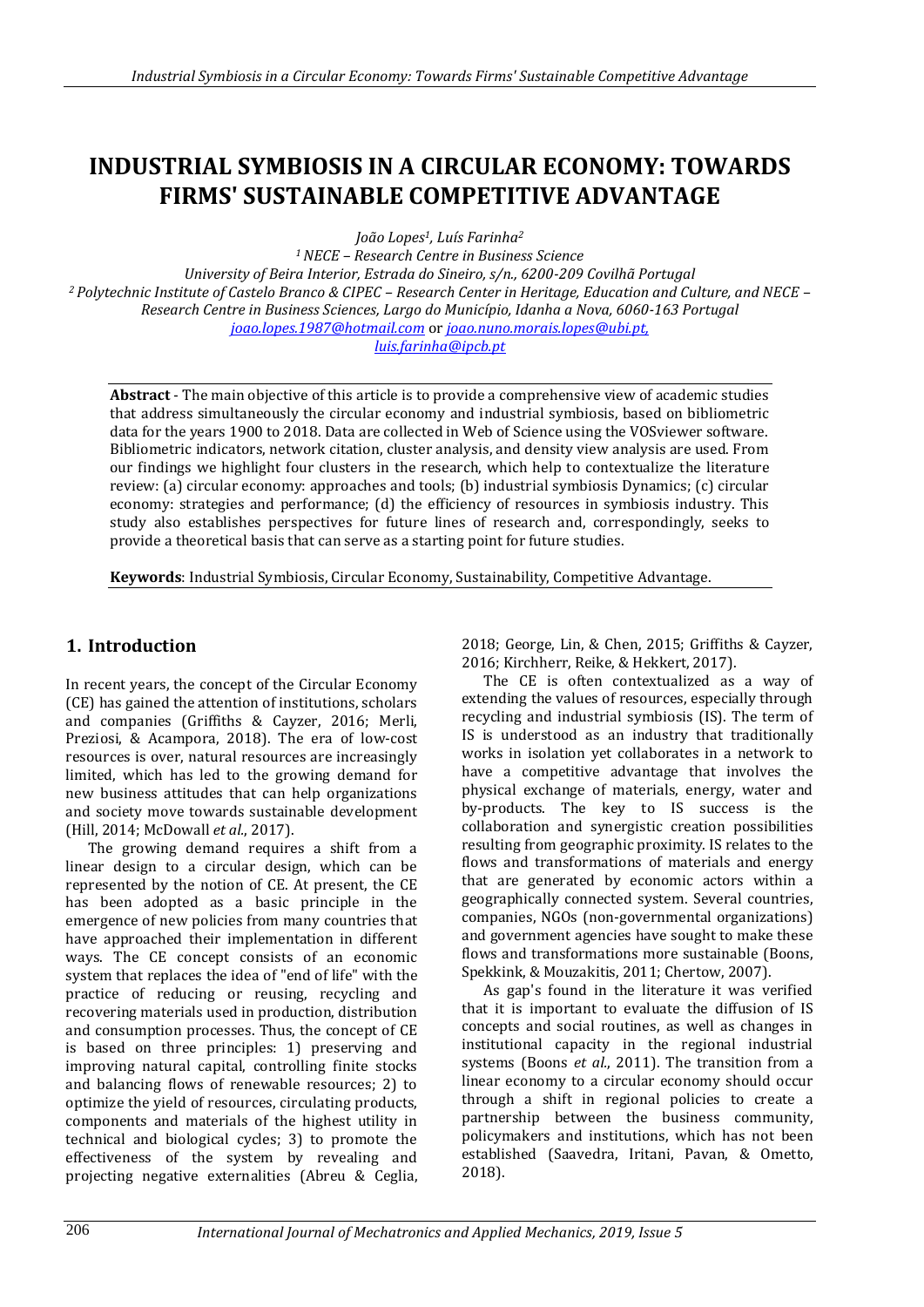There is a need to investigate how to encourage business participation in more IS partnerships (Patricio, Axelsson, Biome, & Rosado, 2018).

No systematic reviews of literature and bibliometrics were found in the Web of Science database to study the impact of EC and IS on industrial sustainability. Thus, the objective of this study is to provide a comprehensive view of academic studies that simultaneously address CE and IS and industrial sustainability. The theme under study remains relatively recent, and for the first time the combination of the terms of the circular economy, industrial symbiosis and sustainability appeared for the first time in the year 2008. The present study contributes to analysing the theoretical contribution of the importance of CE and IS in industrial sustainability. To perform this bibliometric review, we resorted to the Web of Science database and applied some filters to exclude publications that are not relevant to our study.

In this context, we will verify the trends in this field, as well as the identification of the most prominent sub-themes. We will seek to open new horizons for future publications, as well as reveal the most relevant authors and journals on this topic. Identifying the authors who produced most of the articles clearly responds to the important need to understand how, when, and where interest in this topic arose. This approach also points to the studies that served as the basis for the construction of research on the subject under study.

This review addresses the concepts of "circular economy", "industrial symbiosis" and "sustainability", in addition to any others found in the context of this review.

The structure of this article is as follows: following this introduction, we move onto setting out the literature review. Thirdly, we detail the methodology applied before analyzing and discussing the results returned. Finally, we provide our conclusions while identifying limitations to this study alongside future lines of research.

# **2. State-Of-The-Art**

The scientific literature has already studied CE under various perspectives. The main research flows that deal with this topic are: industrial ecology, environmental, political and social science, and literature on product design practices (Urbinati, Chiaroni, & Chiesa, 2017).

Interest in studies on the EC has been particularly strong since countries such as China, the United Kingdom, and the European Union have begun to legislate on the subject. The publications aimed at highlighting the definition of CE, their fields of action, the role of IS and related environmental certifications (Boons *et al.*, 2011; Prieto-Sandoval, Jaca, & Ormazabal, 2018; Prieto‐Sandoval, Ormazabal, Jaca, & Viles, 2018).

For the present study, CE is considered as an economic system that represents a paradigm shift in the way human society is interrelated with nature in order to prevent resource depletion, close energy and material ties, and facilitate sustainable development through its implementation at the micro (business and consumer) levels, meso (economic agents integrated in symbiosis) and macro (cities, regions and governments) (Prieto‐Sandoval *et al.*, 2018). The aim of the CE is to replace existing open production systems based on a linear consumption model, where raw materials are extracted, processed into finished products and become waste after being consumed (Geng, Zhu, Doberstein, & Fujita, 2009; McDonough & Braungart, 2010; Xue *et al.*, 2010).

This new industrial paradigm has encouraged people to behave more sustainably and has awakened for policymakers the need to develop CEoriented environmental and management policies. Thus, new regulations have emerged that incorporate the principles of sustainability (Besio & Pronzini, 2014; Murray, Skene, & Haynes, 2017; Schneider, 2015). It is in this context that the IS emerges.

The IS involves flows, as well as the cycle of materials and energy, synergistic interactions between companies, through which waste is converted into inputs. By replacing inputs with waste, companies can increase their production efficiency, which allows them to reduce the costs of waste disposal and the costs of acquiring inputs. The material provision, resource reuse and financial advantage were associated with the perception of the companies about the CE. These opportunities arise through the integration of companies and industry associations or clusters to develop IS and close their material cycles (Ayres & Ayres, 2002; Fraccascia & Yazan, 2018; Ormazabal, Prieto-Sandoval, Puga-Leal, & Jaca, 2018).

In this context, the objective of this bibliometric review is to provide a comprehensive view of academic studies that simultaneously address CE and IS and their sustainability, to identify gaps in the literature and provide possible directions for future research lines in the subject. Thus, the study addresses the following research question: How does the academic world address the study of CE and IS? From this general question, more specific questions arise: Who are the protagonists, considering the source of the publications as well as the authors? Which methodologies and types of research are most used? What is the geographic focus of literature? What are the streams of future research lines?

The bibliometric review presented in the next sections of this study aims to answer the questions indicated above. This way we will analyze a significant part of the academic work in the subject under study. In relation to previous reviews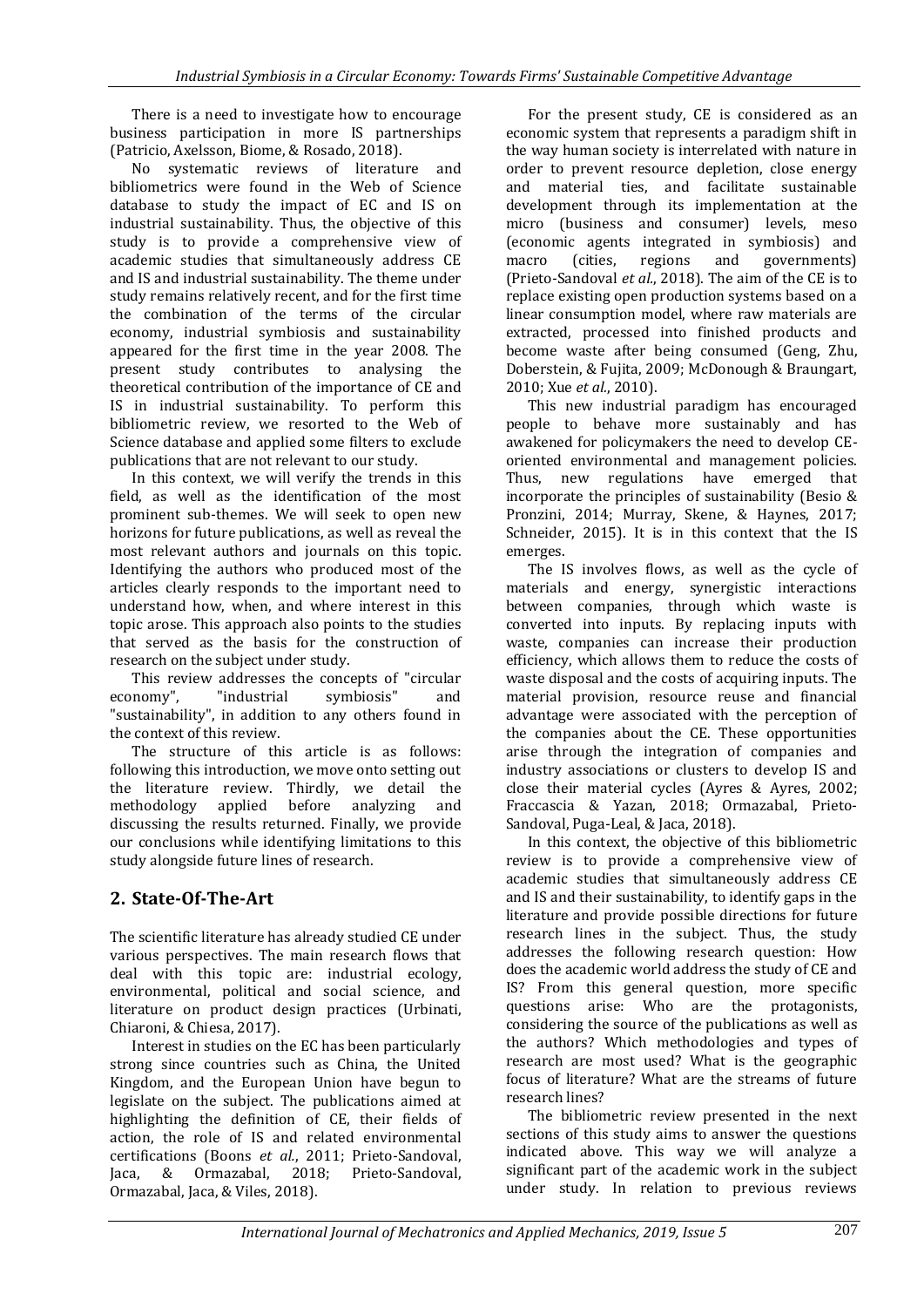produced by other scholars, it contains several novelties that provide added value to better understand the subject under study. Firstly, it explores sustainability, CE and IS with a systematic approach to provide an exhaustive and comprehensive analysis of the phenomenon with rigorous and reproducible research criteria. Secondly, it does not reduce the scope of the study to a specific focus, but it attempts to capture and relate all topics and research approaches related to articles that address sustainability, CE and IS simultaneous. The structural dimensions and associated analytical categories were elaborated to capture the largest number of sustainability, CE and IS issues. Finally, in relation to other studies, the main objective is to better understand how academics approach sustainability, CE and IS, highlighting trends and gaps, which will serve as the basis for future research on the subject.

# **3. Methodology**

Bibliometrics is the application of quantitative tools to the study of scientific communications and has been applied in various forms for more than a century. The bibliometric analysis allows making an evaluation of the scientific quality and influence of the different publications and sources (Bouyssou & Marchant, 2011; Cooper & Valentine, 2008; Leydesdorff, 2005; Pritchard, 1969).

With the bibliometric analysis, it is possible to filter useful information for the academics and professionals who study and want to deepen their knowledge within a particular field of research (Duque Oliva, Cervera Taulet, & Rodríguez Romero, 2006).

In order to prepare a bibliometric analysis, it is necessary to follow six steps: 1) define the field under study, 2) choose the database, 3) adjust the search criteria, 4) compile the categories of bibliographic information, 5) code the recovered material and, finally, 6) analyze the information (Albort-Morant & Ribeiro-Soriano, 2016).

Among the various bibliographic databases, we use the Web of Science (WOS), more specifically the Web of Science Core Collection, published by Thomson Reuters. The present bibliometric study is an analysis of the current state of the art of the most relevant research works in the field under analysis.

The data found in the WOS are considered the central source of information for an extensive bibliometric exploration within the social sciences. The data covered in the WOS has a high level of acceptance in the academic community and is therefore essential for our analysis. The WOS is still the only bibliographic database that normalizes the cited references for each article record throughout the collection, allows us to make bibliographic couplings. With other databases, as a rule, it is not possible to make bibliographic (Franceschini, Faria, & Jurowetzki, 2016; Liu, Yin, Liu, & Dunford, 2015).

The key words "industrial symbiosis", "circular economy" and sustainability ("Sustainab \*") were used to match the most relevant publications in the field under study. The search was performed on 1/18/2019. It was selected as a timeline from 1900 to 2018. The review was limited to articles, omitted books, book chapters, and other unvalidated publications since articles can be considered validated knowledge having a greater impact on the ground (Keupp, Palmié, & Gassmann, 2012). After this selection has been filtered for review 59 articles.

### **4. Analysis and Discussion of the Results**

The scope of this analysis covers all articles in the field of study, languages and countries available because the purpose of this research is to provide a comprehensive view of academic studies that simultaneously address CE and IS and their sustainability.

### **4.1. Number of publications per year**

The origin of the concept of EC is not consensual and there is no clear evidence of a single origin or originator of the concept of EC. However, a careful analysis shows that it was in the second half of the 1960s that the concept emerged. Some scholars consider that the British economist Kenneth Boulding is the father of the idea with the publication "The Economics of Coming Spaceship Earth" published in 1966. The author addresses the "closed economy of the future" or "spaceman economy" comparing a spacecraft with the planet Earth. Thus, he states that the planet Earth is finite and has no unlimited reservoirs of material resources. It concludes that there are limits to the extraction of material resources, as well as to the absorption of pollution. In this context, man must find his place in a cyclical ecological system. This cyclical ecological system has to be able to continually renew its material resources, although it cannot do without receiving external energy inputs (Boulding, 1966).

Despite the above mentioned, other authors are referred to as contributing in the first phase to the development of the EC concept such as the American professor John Lyle, his student William McDonough, the German chemist Michael Braungart, and architect and economist Walter Stahel (Abreu & Ceglia, 2018).

The principles of the EC concept include 3Rs (reduce, reuse, recycle) and 6Rs (reuse, recycle, redesign, remanufacturing, reduce, recover). The EC began operating in the 1980s and 1990s, with the Netherlands and Germany pioneering the implementation of waste prevention and recovery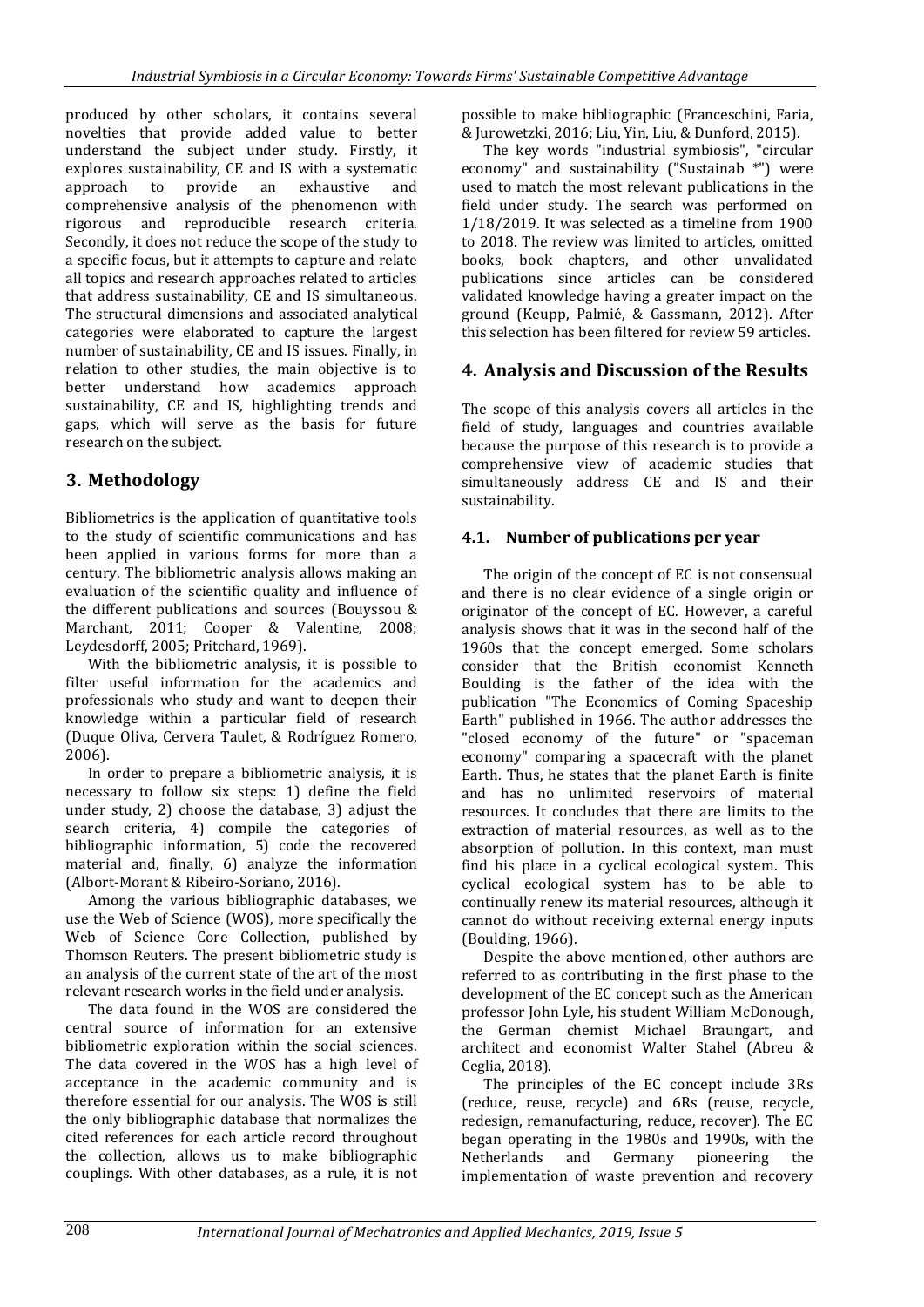policies (Jawahir & Bradley, 2016; Wu, Shi, Xia, & Zhu, 2014).

The concept of CE is intertwined with several other concepts that have emerged previously, such as industrial symbiosis. Sometimes the terms industrial symbiosis, eco-industrial network, and eco-industrial park are used in the literature synonymously. It is important, however, to distinguish between these terms because the scale and scope of the actors' objectives and practice are different, as well as the possible synergies that may exist for each initiative.

A critical point is that the spatial relationship, that is, the distance between the industries, influences the flows of energy and materials between the different entities (Chertow & Ehrenfeld, 2012; Chertow, 2007; Peck, Kandachar, &

Tempelman, 2015; Van Beers, Bossilkov, Corder, & Van Berkel, 2007; Winans, Kendall, & Deng, 2017).

The eco-industrial park includes the exchange of water, energy, information and/or materials to minimize the use of energy and raw materials, reduce waste and thus build sustainable economic, ecological and social relations.

Eco-industrial networks or industrial symbiosis networks have also evolved with the same idea as eco-industrial park parks, but cover a wider geographical area within a region, province, or country (Boix, Montastruc, Azzaro-Pantel, & Domenech, 2015; Winans *et al.*, 2017).

This being the context of our study, we were able to verify the evolution of the publication of the panoply of previously selected articles (59 articles) (figure 1).





As can be seen in Figure 1, the simultaneous studies of EC and IS and their sustainability started in 2008 with the article "Case study of industrial symbiosis: Nanning Sugar Co., Ltd. in China" by the authors Yang and Feng (2008). Analyzing figure 1 we can distinguish 2 distinct periods/phases in the evolution of the publications of the articles. The first period covers the years between 2008 and 2015 and a second period from 2016 to 2018.

The first period includes 14 articles, corresponding to 23.73% of the articles under analysis. Most of the studies are conceptual or case studies where models are proposed to implement and develop CE and IS. The factors, processes, dynamics and policies resulting from the CE and IS are also verified, always aiming at the sustainability of the regions and their companies (Boons *et al.*, 2011; Geng & Doberstein, 2008; Geng, Fu, Sarkis, & Xue, 2012; Gregson, Crang, Fuller, & Holmes, 2015).

The interest of scholars accentuated in the second period. This period includes 45 articles which correspond to 76.27% of the articles under analysis. In 2016 it is verified that 10 articles were published, however in 2018 almost twice the published articles (18). The perspective is that the number of articles published per year, in the subject under analysis, will grow. In this period, the articles are in general case studies.

The articles cover, in general, the transition from a linear economy to a circular economy, product design and business model strategies for companies, problems in their implementation, and forms of cooperation to create synergies between companies (Alvarez & Ruiz-Puente, 2017; Bocken, de Pauw, Bakker, & van der Grinten, 2016; Herczeg, Akkerman, & Hauschild, 2018; Kuznetsova, Zio, & Farel, 2016; Sposato, Preka, Cappellaro, & Cutaia, 2017; Urbinati *et al.*, 2017).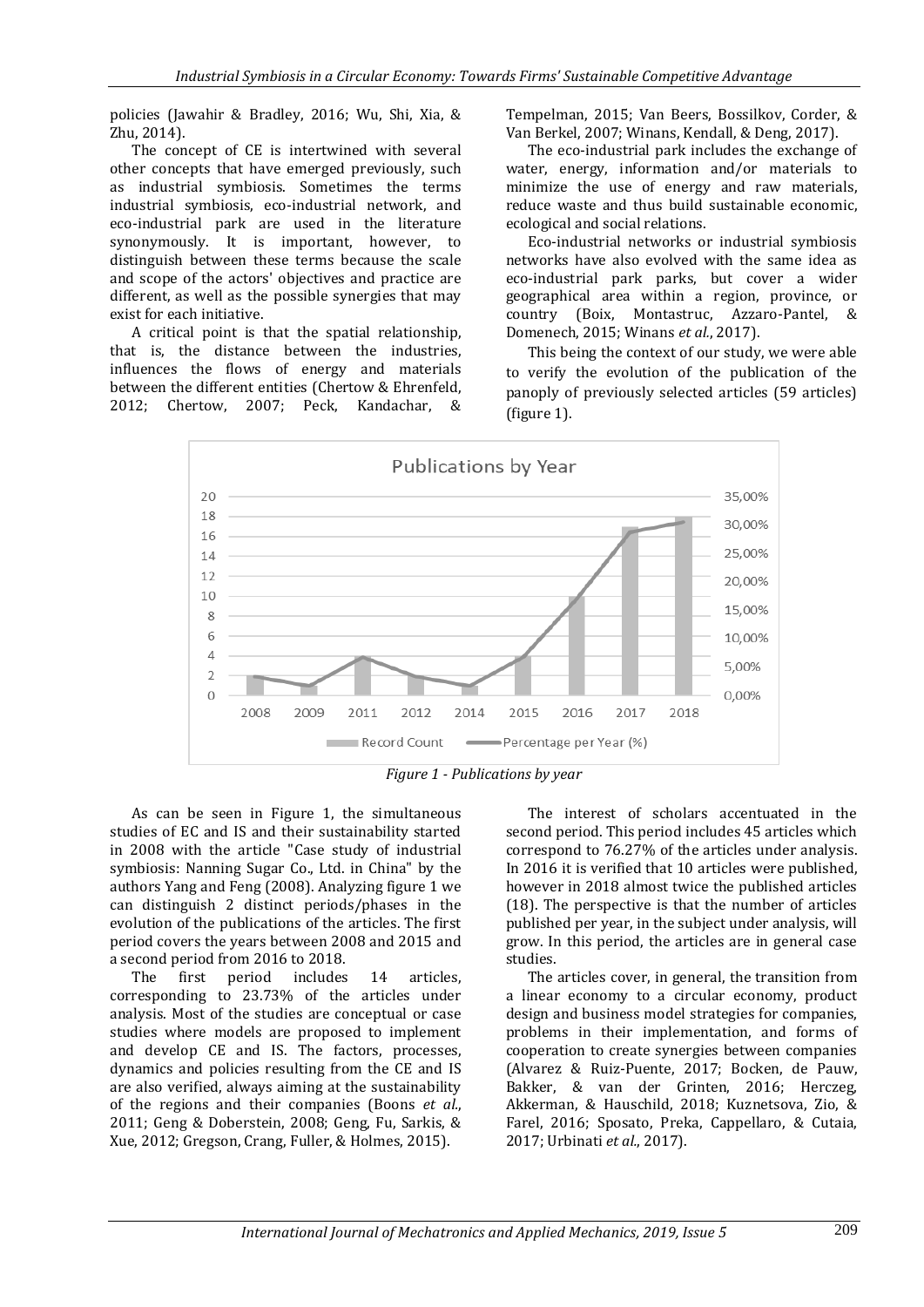#### **4.2. Authors and Countries with the greatest productivity**

Many authors from a wide variety of backgrounds have conducted research on the subject under study and published their findings in scientific journals indexed in the Web of Science of Thomson

Reuters. In this section, we show the 20 most striking authors in the field of study (table 1).

To filter the 20 most striking authors was defined as a minimum of 50 citations. However, in the 59 articles, there are 183 authors.

| Rank           | Author        | <b>Documents</b> | <b>Citations</b> | Rank | Author                | <b>Documents</b> | <b>Citations</b> |
|----------------|---------------|------------------|------------------|------|-----------------------|------------------|------------------|
| $\mathbf{1}$   | Geng, Y       | 8                | 354              | 11   | Bakker, C             | $\mathbf{1}$     | 94               |
| $\overline{2}$ | Fu, J         | $\mathbf{1}$     | 150              | 12   | Bocken, NMP           | 1                | 94               |
| 3              | Sarkis, J     | $\mathbf{1}$     | 150              | 13   | De Pauw, I            | $\mathbf{1}$     | 94               |
| 4              | Xue, B        | $\mathbf{1}$     | 150              | 14   | Van Der<br>Grinten, B | $\mathbf{1}$     | 94               |
| 5              | Doberstein, B | $\mathbf{1}$     | 134              | 15   | Crang, M              | 1                | 62               |
| 6              | Mathews, Ja   | $\overline{2}$   | 126              | 16   | Fuller, S             | $\mathbf{1}$     | 62               |
| 7              | Tan, H        | $\overline{2}$   | 126              | 17   | Gregson, N            | $\mathbf{1}$     | 62               |
| 8              | Boons, F      | $\overline{c}$   | 115              | 18   | Holmes, H             | 1                | 62               |
| 9              | Mouzakitis, Y | $\mathbf{1}$     | 102              | 19   | Feng, N               | 1                | 54               |
| 10             | Spekkink, W   | $\mathbf{1}$     | 102              | 20   | Yang, S               | $\mathbf{1}$     | 54               |

*Tabel 1 - Most important authors in the literature*

As can be seen in table 1 the most prolific author on the subject is Geng, Y with 354 citations in 8 published articles. The author Geng, Y has 257 articles published in WOS having developed his research in several fields as for example in environmental sciences, engineering environmental, green sustainable science technology, energy fuels, and environmental studies.

For countries that contribute most to the scientific productivity in the subject in question, what stands out most is China with 15 articles and 492 citations. The articles that stand out with the most quotations are: 150 citations - authors' "Towards a national circular economy indicator system in China: an evaluation and critical analysis" Geng *et al.* (2012); 134 citations - "Developing the circular economy in China: Challenges and opportunities for achieving 'leapfrog development'" by authors Geng and Doberstein (2008); 54 citations - "Case study of industrial symbiosis: Nanning Sugar Co., Ltd. in China" by the authors Yang and Feng (2008).

Second is the Netherlands with 10 articles published and 341 citations. Of the 10 articles, the following stand out: 102 citations - the authors of the paper "The dynamics of industrial symbiosis: a proposal for a conceptual framework based on a comprehensive literature review" Boons *et al.*

(2011); 94 citations - authors' "model design and business strategies for a circular economy" Bocken *et al.* (2016); 47 citations - "Process analysis of ecoindustrial park development - the case of Tianjin, China" Yu, de Jong, and Dijkema (2014).

In third place, England also appears with 10 articles, but with 244 citations (less 97 citations than the Netherlands). Of the 10 articles the following stand out: 94 citations - "Product design and business modelling strategies for a circular economy" by the authors Bocken et al. (2016) (this is second with more relevance also in the Netherlands); 62 Citations - "Interrogating the Circular Economy: The Moral Economy of Resource Recovery in the EU" by the authors Gregson *et al.* (2015); 48 citations - authors' "circular economy design considerations for research and process development in the chemical sciences" Clark, Farmer, Herrero-Davila, and Sherwood (2016).

### **4.3. Most productive journals**

In the 59 articles under analysis, 23 journals were identified. Table 2 shows the most productive journals in the field under study.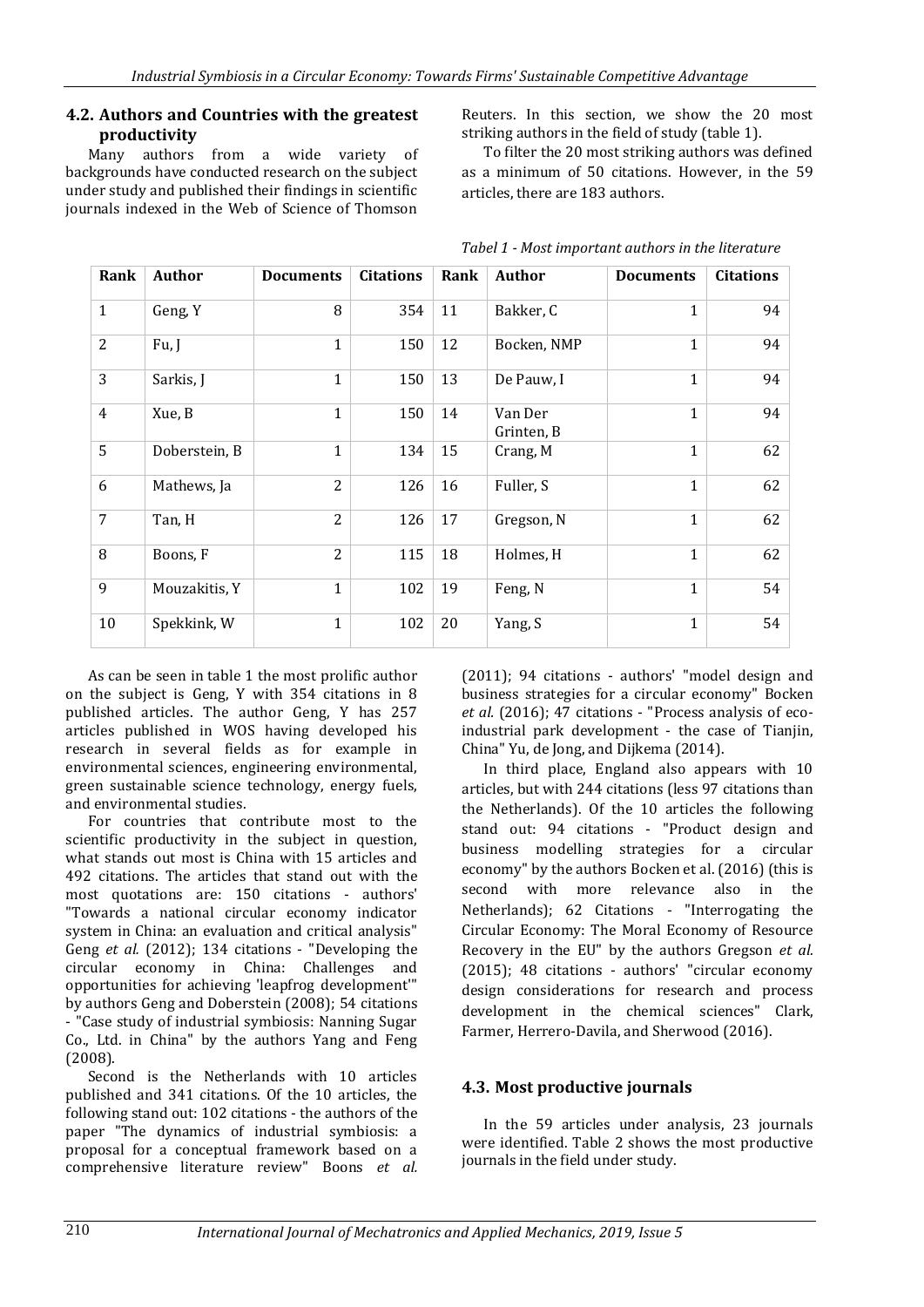|                | Rank Journal                                                                                                  | <b>Number of</b><br>publication<br>S | <b>Citations</b> | Rank | Journal                                                        | Number of<br>publication<br>S | <b>Citations</b> |
|----------------|---------------------------------------------------------------------------------------------------------------|--------------------------------------|------------------|------|----------------------------------------------------------------|-------------------------------|------------------|
| $\mathbf{1}$   | Journal of Cleaner<br>Production                                                                              | 19                                   | 463              | 13   | Asian Business &<br>Management                                 | $\mathbf{1}$                  | 14               |
| $\overline{2}$ | Resources<br>Conservation and<br>Recycling                                                                    | $\overline{7}$                       | 108              | 14   | <b>Energy Policy</b>                                           | $\mathbf{1}$                  | 14               |
| 3              | Journal of Industrial<br>Ecology                                                                              | 6                                    | 189              | 15   | Ecological<br>Economics                                        | $\mathbf{1}$                  | 6                |
| 4              | Sustainability                                                                                                | $\overline{5}$                       | 16               | 16   | Environmental<br>Innovation and<br><b>Societal Transitions</b> | $\mathbf{1}$                  | 6                |
| 5              | <b>Waste and Biomass</b><br>Valorization                                                                      | $\overline{2}$                       | 12               | 17   | Journal of<br>Environmental<br>Management                      | $\mathbf{1}$                  | $\overline{5}$   |
| 6              | Sustainability Science                                                                                        | $\overline{2}$                       | 10               | 18   | Environmental<br>Engineering and<br>Management<br>Journal      | $\mathbf{1}$                  | $\overline{2}$   |
| $\overline{7}$ | Scientific Papers-<br>Series Management<br>Economic<br>Engineering in<br>Agriculture and Rural<br>Development | $\overline{2}$                       | $\boldsymbol{0}$ | 19   | <b>Production Planning</b><br>& Control                        | $\overline{1}$                | $\overline{1}$   |
| 8              | International Journal<br>of Sustainable<br>Development and<br>World Ecology                                   | $\mathbf{1}$                         | 134              | 20   | Revista Virtual de<br>Quimica                                  | $\mathbf{1}$                  | $\mathbf{1}$     |
| 9              | Journal of Industrial<br>and Production<br>Engineering                                                        | $\mathbf{1}$                         | 94               | 21   | Archives of Foundry<br>Engineering                             | $\mathbf{1}$                  | $\boldsymbol{0}$ |
| 10             | <b>Economy and Society</b>                                                                                    | $\mathbf{1}$                         | 62               | 22   | <b>Business Strategy</b><br>and the<br>Environment             | $\mathbf{1}$                  | $\theta$         |
| 11             | <b>Green Chemistry</b>                                                                                        | $\mathbf{1}$                         | 48               | 23   | Open House<br>International                                    | $\overline{1}$                | $\theta$         |
| 12             | Sustainable<br>Production and<br>Consumption                                                                  | $\mathbf{1}$                         | 15               |      |                                                                |                               |                  |

*Tabel 2 - Journals with a greater number of studies*

As can be seen in table 2, four journals stand out. The Journal of Cleaner Production published 32.20% of the articles under review, 19 publications that have 463 citations together. Second is "Resources Conservation and Recycling" with 7 publications and 108 citations.

This journal represents 11.86% of the articles under analysis. The third is the "Journal of Industrial Ecology" with 6 publications and 189 citations. The fourth magazine that publishes the most is the magazine "Sustainability" with 5 publications and 16 citations. This magazine represents 10.17% of the articles under analysis.

The remaining journals, in the articles under analysis, represent less than 10% each.

The research areas of research publications on the subject are environmental sciences (46 articles), green sustainable science technology (35 articles), engineering environmental (32 articles), and environmental studies (10 articles). It should be noted that each article, as a rule, has more than one area of research identified.

#### **4.4. Cluster analysis and future lines of research**

The VosViewer software detailed the network of references of the 59 articles and identified the clusters of more relevant studies on the subject. Each color identifies a cluster (figure 2).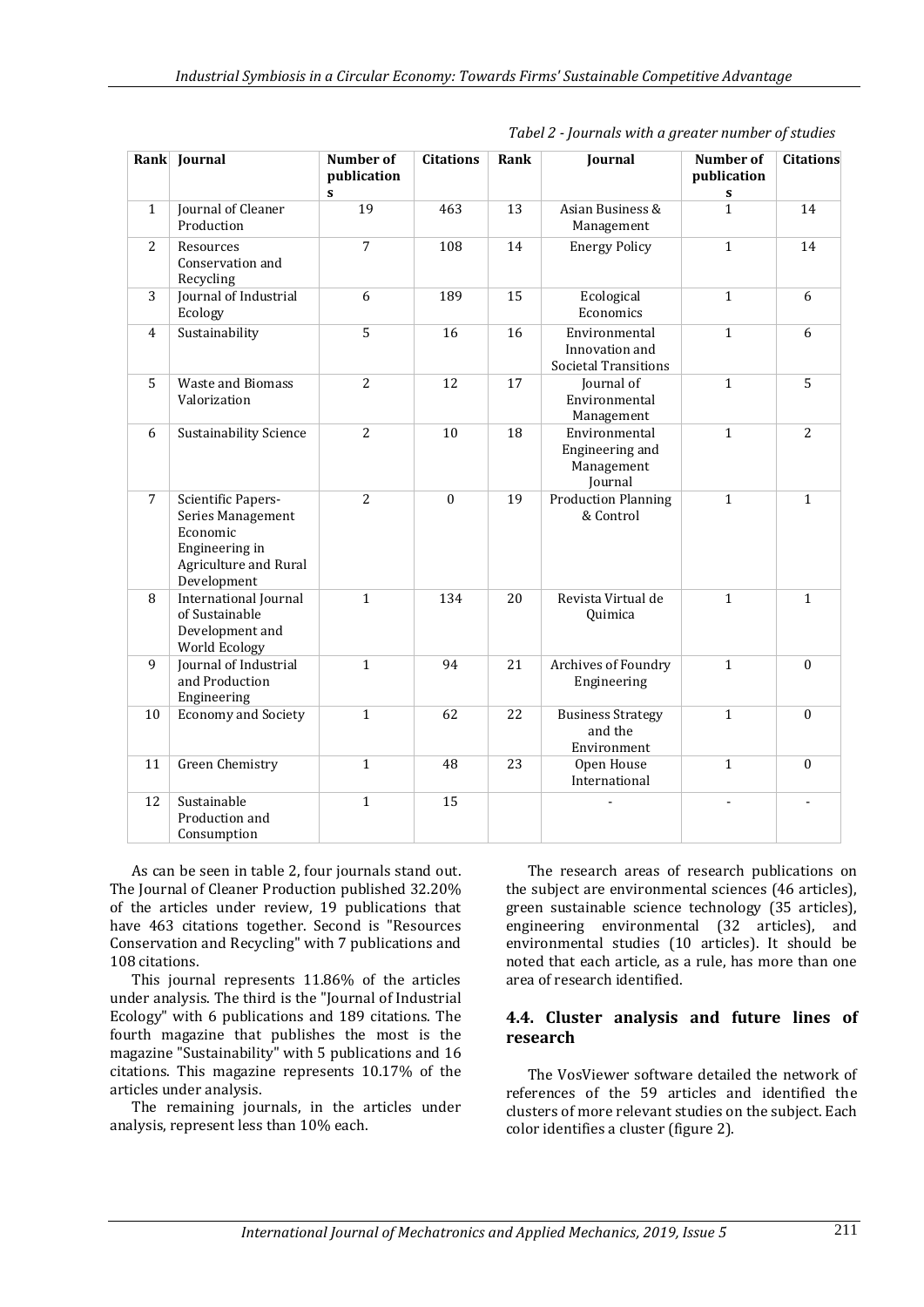

*Figure 2 - Network of references and clusters*

As can be seen in Figure 2, 4 clusters were formed. These 4 clusters are composed of 42 articles. VosViewer excluded 17 articles because they did not form any cluster (table 3). The cluster 1 (17 articles) was called "circular economy: approaches and tools",

cluster 2 (11 articles) of "industrial symbiosis dynamics", cluster 3 (8 articles) and cluster 4 (6 articles) of "the efficiency of resources in symbiosis industry".

| Table 3 - Articles in clusters |                     |                              |                        |                          |  |  |  |
|--------------------------------|---------------------|------------------------------|------------------------|--------------------------|--|--|--|
| Cluster 1 -                    | Cluster 2 -         | Cluster 3 -                  | <b>Cluster 4 - The</b> | <b>Excluded Articles</b> |  |  |  |
| Circular                       | <b>Industrial</b>   | Circular                     | <b>Efficiency of</b>   |                          |  |  |  |
| Economy:                       | Symbiosis           | Economy:                     | <b>Resources in</b>    |                          |  |  |  |
| <b>Approaches and</b>          | <b>Dynamics</b>     | <b>Strategies and</b>        | <b>Symbiosis</b>       |                          |  |  |  |
| <b>Tools</b>                   |                     | Performance                  | <b>Industry</b>        |                          |  |  |  |
| Aguiñaga,                      | Afshari, Farel, and | Bocken et al.                | Guo, Geng, Sterr,      | Hara, Yabar, Uwasu,      |  |  |  |
| Henriques, Scheel,             | Peng (2018)         | (2016)                       | Dong, and Liu          | and Zhang $(2011)$       |  |  |  |
| and Scheel (2018)              |                     |                              | (2016)                 |                          |  |  |  |
| Álvarez and Ruiz-              | Aid, Eklund,        | Angelis, Howard,             | Guo, Geng, Sterr,      | Strazza, Magrassi,       |  |  |  |
| Puente (2017)                  | Anderberg, and      | and Miemczyk                 | Zhu, and Liu (2017)    | Gallo, and Del Borghi    |  |  |  |
|                                | Baas (2017)         | (2018)                       |                        | (2015)                   |  |  |  |
| Clark et al. (2016)            | Bellantuono,        | Franklin-Johnson,            | Li, Dong, and Ren      | Wang, Xu, and Zhu        |  |  |  |
|                                | Carbonara, and      | Figge, and                   | (2015)                 | (2015)                   |  |  |  |
|                                | Pontrandolfo        | <b>Canning (2016)</b>        |                        |                          |  |  |  |
|                                | (2017)              |                              |                        |                          |  |  |  |
| Jesus and                      | Boons et al. (2011) | Crang, Fuller, and           | Liu et al. (2017)      | Manara and               |  |  |  |
| Mendonça (2018)                |                     | Holmes (2015)                |                        | Zabaniotou (2016)        |  |  |  |
|                                |                     |                              |                        |                          |  |  |  |
| Geng and                       | Fraccascia and      | Mathews, Tang,               | Mattila, Lehtoranta,   | Kuznetsova et al.        |  |  |  |
| Doberstein (2008)              | Yazan (2018)        | and Tan (2011)               | Sokka, Melanen,        | (2016)                   |  |  |  |
|                                |                     |                              | and Nissinen           |                          |  |  |  |
|                                |                     |                              | (2012)                 |                          |  |  |  |
| Geng, Mitchell, and            | Liu, Adams, Cote,   | Milios (2018)                | Urbinati et al.        | Renzulli, Notarnicola,   |  |  |  |
| Zhu (2009)                     | Geng, and Li        |                              | (2017)                 | Tassielli, Arcese, and   |  |  |  |
|                                | (2018)              |                              |                        | Di Capua (2016)          |  |  |  |
|                                |                     |                              |                        |                          |  |  |  |
| Geng et al. (2012)             | Prosman,            | Ness and Xing                | ÷.                     | Du (2016)                |  |  |  |
|                                | Wæhrens, and        | (2017)                       |                        |                          |  |  |  |
|                                | Liotta (2017)       |                              |                        |                          |  |  |  |
| Herczeg et al.                 | Sun et al. (2017)   | Prendeville,                 |                        | Frone and Frone          |  |  |  |
| (2018)                         |                     | Cherim, and<br>Bocken (2018) |                        | (2017a)                  |  |  |  |

212 *International Journal of Mechatronics and Applied Mechanics, 2019, Issue 5*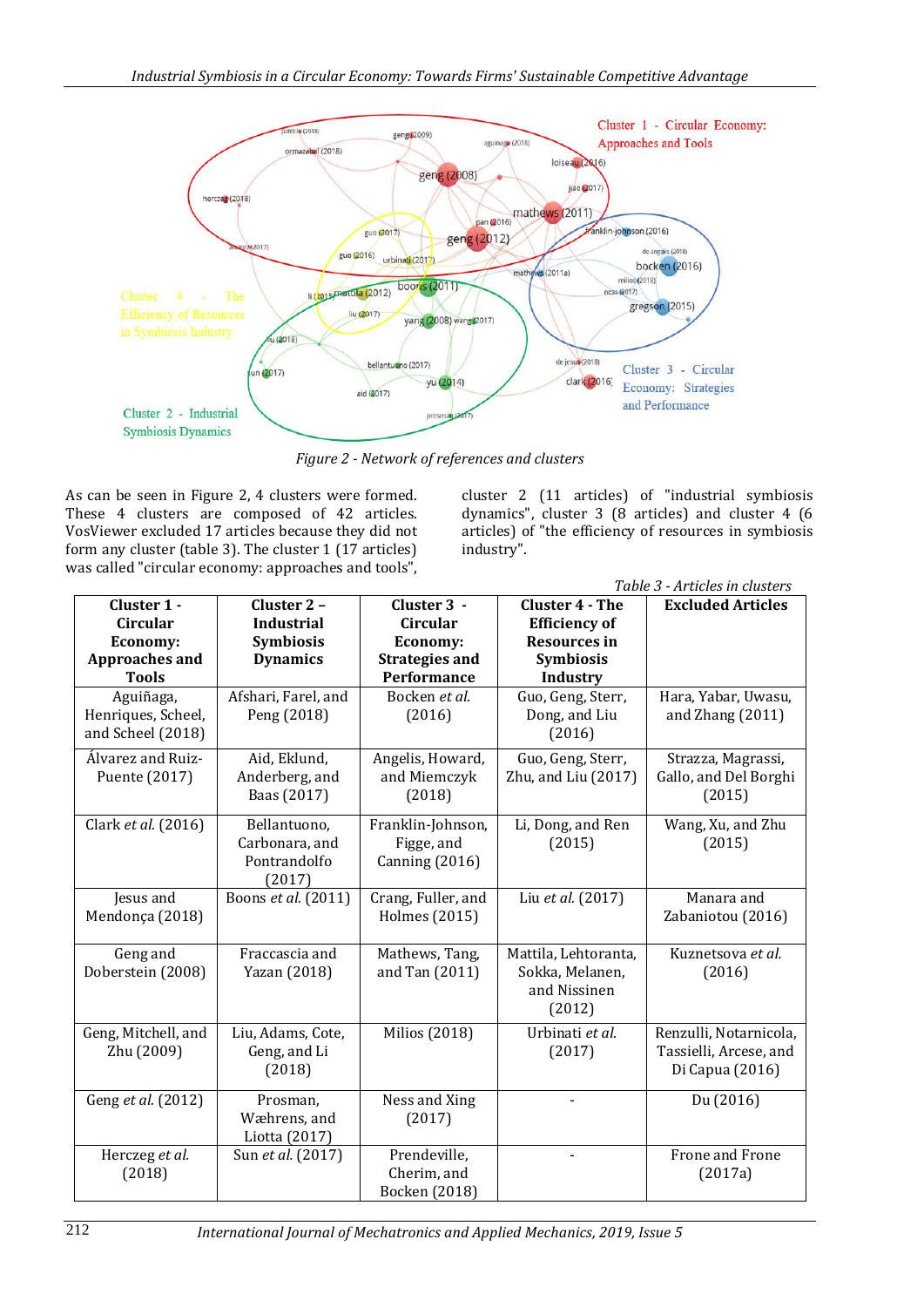| and Viles (2018)<br><b>17 Articles</b>                  | 11 Articles                     | <b>8</b> Articles | <b>6 Articles</b> | <b>17 Articles</b>                                             |
|---------------------------------------------------------|---------------------------------|-------------------|-------------------|----------------------------------------------------------------|
| Ormazabal, Jaca,                                        |                                 |                   |                   |                                                                |
| Schmiegelow, and<br>Andersen (2018)<br>Prieto-Sandoval, |                                 |                   |                   | Yao, and Tade (2018)<br>Blomsma (2018)                         |
| Pigosso,                                                |                                 |                   |                   | Mohammed, Biswas,                                              |
| Patricio, Axelsson,<br>Blomé, and Rosado<br>(2018)      |                                 |                   |                   | Velenturf, Purnell,<br>Tregent, Ferguson,<br>and Holmes (2018) |
| Pan et al. (2016)                                       |                                 |                   |                   | Nasiri, Rantala,<br>Saunila, Ukko, and<br>Rantanen (2018)      |
| Ormazabal et al.<br>(2018)                              |                                 |                   |                   | Sappinen, Orkas, and<br>Kronqvist (2018)                       |
| Mulrow, Derrible,<br>Ashton, and<br>Chopra (2017)       |                                 |                   |                   | Sposato et al. (2017)                                          |
| Mathews and Tan<br>(2011)                               | Yu et al. (2014)                |                   |                   | Ceglia, Abreu, and<br>Silva Filho (2017)                       |
| Loiseau et al.<br>(2016)                                | Yang and Feng<br>(2008)         |                   |                   | Ferreira, Silva, and<br>Ferreira (2017)                        |
| Jiao and Boons<br>(2017)                                | Wang, Deutz, and<br>Chen (2017) |                   |                   | Frone and Frone<br>(2017b)                                     |

The cluster 1 "circular economy: approaches and tools" has several articles that clarify theories, concepts, approaches and tools associated to the circular economy or green economy (Clark *et al.*, 2016; Loiseau *et al.*, 2016).

Overall, the green economy shows that different concepts and approaches are available and can be used to support the transition to sustainability. However, doubts were expressed about the ability of a green economy to support the transition to sustainability. This doubt is explained by the two different visions of sustainability that can be found in the two economic theories related to the green economy, that is, weak sustainability and strong sustainability (Loiseau *et al.*, 2016).

In this context, most of the companies continue to operate under a linear model (Alvarez & Ruiz-Puente, 2017; Geng & Doberstein, 2008). Companies must equip themselves with tools that facilitate their shift to the circular paradigm. The implementation of this new paradigm is seen as a way in which regions can overcome past environmental damage. These regions are usually characterized by having an industrialized economy.

Prieto-Sandoval et al. (2018), used the Delphi method to validate and define the key elements that facilitate the change of companies to the circular

paradigm. They define three categories: fields of action of the circular economy, IS and environmental certifications. In this way, small and medium enterprises will be able to understand where they are and what they need to do to improve their performance.

The cluster 2 "industrial symbiosis dynamics" addresses the various dynamics that the IS has to have in order to change the paradigm of the companies to circulate to the detriment of the linear one. This cluster includes articles that help to understand the dynamics through which regional industrial systems alter their connectivity to reduce their ecological impact (Boons *et al.*, 2011; Sun *et al.*, 2017).

In this context, ecological impacts become prominent in national CE practices. The interlinked industrial and regional economic development and related environmental and ecological challenges have come to prominence in the (Afshari *et al.*, 2018; Aid *et al.*, 2017).

In order to achieve the expected results with the development of IS, it is important for regions to set up networks for this purpose, such as an ecoindustrial park. It is essential that regional networks develop knowledge to encourage local businesses to engage in IS (Ceglia *et al.*, 2017; Wang *et al.*, 2017).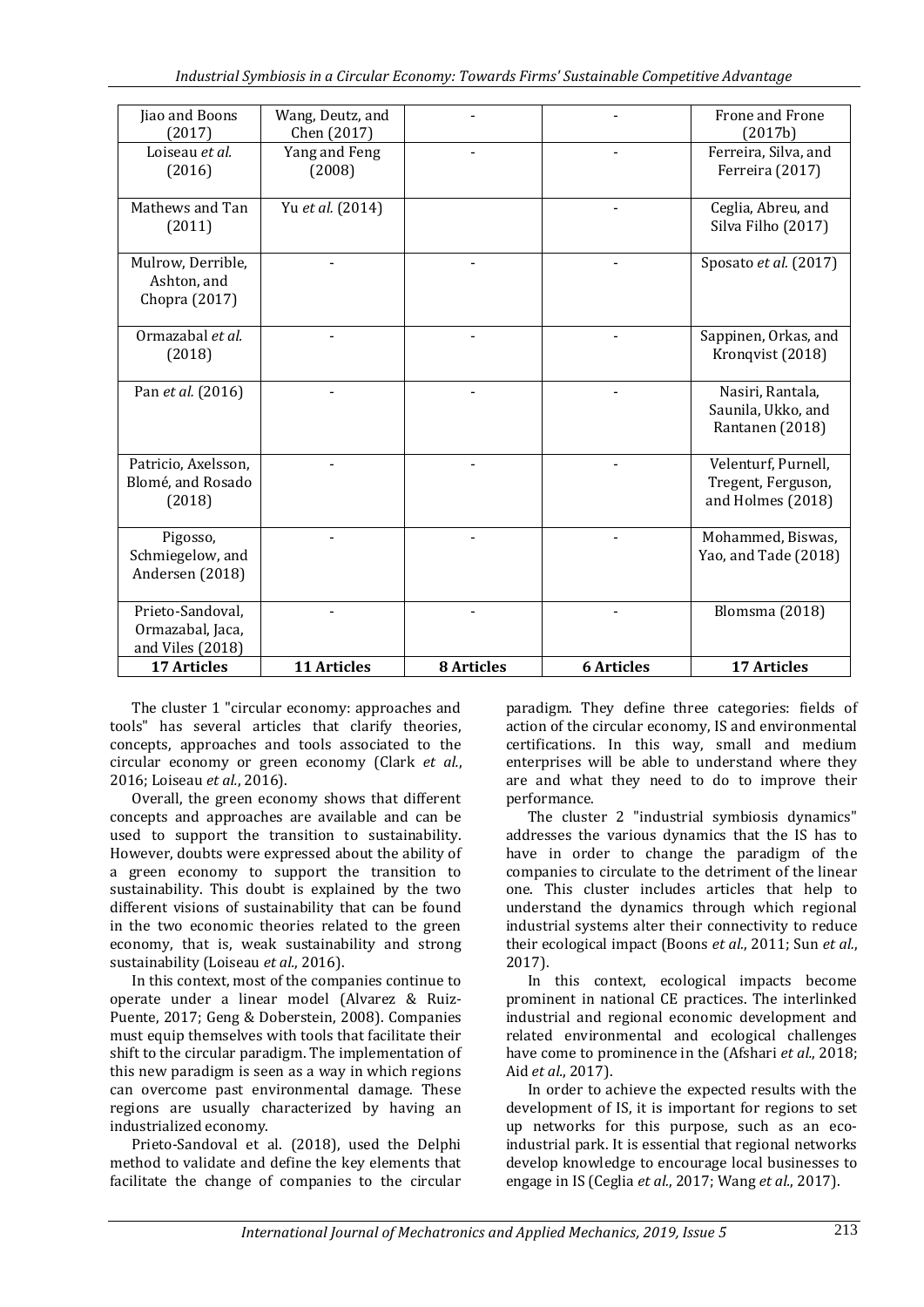The cluster 3 "circular economy: strategies and performance" generally address business strategies and performance in the transition from a linear economy to a CE (Bocken *et al.*, 2016; Franklin-Johnson *et al.*, 2016).

To transform the economy from linear to circular, the business model and design strategies will need to go hand in hand. Potentially, multiple business model strategies, approaches, methods and tools are needed to support change to an CE, such as a synergistic combination of business model strategies (sufficiency and classical long life) and product design strategies ( for example, product design for durability and design for upgradability)(Bocken *et al.*, 2016).

Policymakers have made efforts to understand the conceptual aspects of the CE and each has a unique point of view on its meaning, from a strategic ambition (actually a contemporary view of sustainability) to a niche concept included in the phenomenon of the intelligent city. It is still seen as a means to an end (a tool), but this end is not clear (Prendeville *et al.*, 2018).

Regarding performance, there are techniques that evaluate the use of resources based on the value-related burden. However, the central point of the CE is to create value through the retention of materials. Thus, it is important to measure performance through the longevity indicator, which measures the contribution to material retention based on the amount of time a resource is kept in use. The measure is made up of three generic components: initial lifetime, lifetime reclaimed gain and lifetime recycled gain. The management of these three components can be used for decision making and performance evaluation in the CE (Franklin-Johnson *et al.*, 2016).

Articles that incorporate Cluster 4 "The Efficiency of Resources in Symbiosis Industry", in general, explore resource efficiency in the regions. The CE is the main national strategy to be developed by countries to achieve long-term sustainable development. IS is a practical approach to promote the CE to achieve environmental and economic benefits simultaneously (Guo *et al.*, 2016; Guo *et al.*, 2017; Li *et al.*, 2015).

Regional governments have given increasing importance to the sustainability of the regions. Behaviors and lifestyles play a vital role in achieving sustainable development. In this context, IS has become a frequent discussion, with policymakers paying special attention to the issue to achieve efficient and effective implementation. The reasons are due to the rapid advance and growth urbanizations, the serious shortage of resources and the environmental contaminations that are becoming accentuated more and more in the regions. With the depletion of natural resources and the degradation of the environment, the concept of sustainability and economic transition solutions

become increasingly important. The chemical industry is a key industry to promote IS because it has several materials and differentiating energy flows (Guo *et al.*, 2016; Guo *et al.*, 2017; Li *et al.*, 2015).

The results of IS implementation have been positively highlighting a drastic reduction of resources, reduction of solid waste and mitigation of carbon dioxide emissions, as well as generating revenue for companies and local business opportunities. IS can bring significant environmental and economic benefits to practitioners through the exchange of by-products and knowledge sharing (Guo *et al.*, 2016; Guo *et al.*, 2017; Li *et al.*, 2015).

At the socio-economic level, it is important to Introduce in the public knowledge the best practices related to the CE; Establish EC sites or information<br>platform for public participation: Provide platform for public participation; Provide preferential policies to producers of green products; Optimize the industrial structure; Promote the development of the service industry; Promote the construction of infrastructure for urban water supply and drainage, heating, gas and treatment of garbage removal and other municipal utilities; Accelerate the construction of a series of sewage treatment; Control of air pollution and other environmental projects; Reform of the resource pricing mechanism (Guo *et al.*, 2017; Li *et al.*, 2015).

At the environmental level, it is important to Implement unified collection and treatment for waste in mining and industrial cluster; Development of clean energy strategies, improving the efficiency of industrial resources; Tax incentives should be created; Regulate hazardous waste management by accelerating the construction of urban waste disposal facilities; Promote cleaner production, energy-saving technology and product development in key industries; Promote the reduction, reuse and recycling of bulky waste; Establish compensation mechanisms for resource exploitation (Li *et al.*, 2015; Liu *et al.*, 2017).

With the implementation of CE and IS the environmental and economic benefits are evident. There is clear evidence that the environmental level includes both the reduction of the consumption of resources of the units of inputs and the reduction of the emissions of residues of the production units. In relation to the economic benefits, there is a clear saving of cost of raw material purchase, saving of residues and revenue from sales of waste (Guo *et al.*, 2016).

In order to further deepen our research, we will then check which subtopics are the most studied in the subject under study and those that still need to be investigated in the future. For this we will use the analysis "density view" of VosViewer. This analysis is particularly useful for getting an overview of the overall structure of a map and drawing attention to the most important areas on a map (Eck & Waltman, 2009). To understand the results of the VosViewer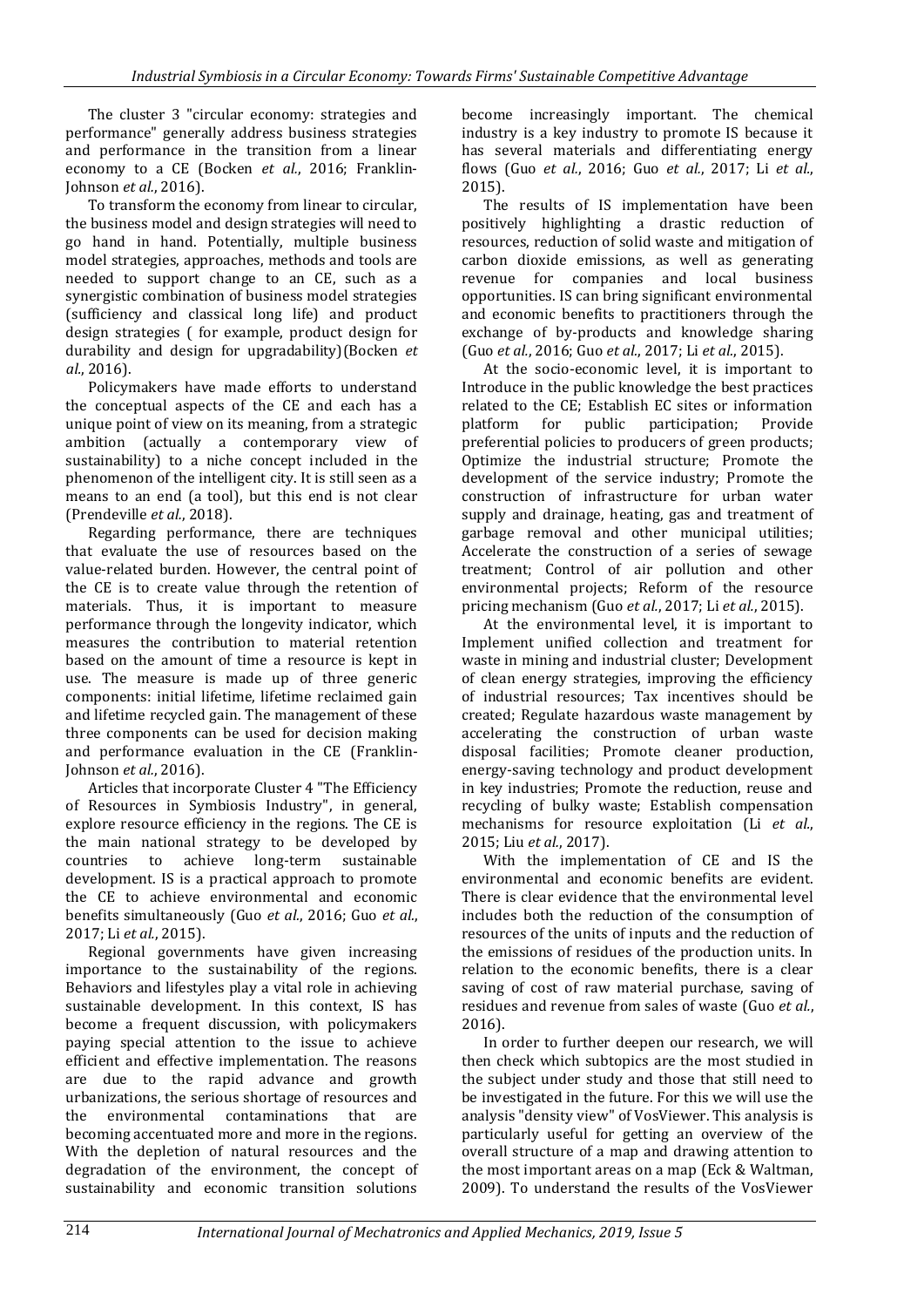analysis, we need to understand the meaning of the colors (figure 3). There are three colors exhibiting different levels of density. The green color indicates that the sub-theme is still under-exploited, therefore it exhibits a minimum level of density. The yellow color identifies an intermediate level for the

identified sub-theme and, therefore, the average density. Finally, the red color highlights as this is a subtopic in which the researchers focused more, i.e. it is the maximum density level (Lopes, Ferreira, & Farinha, 2018).



*Figure 3 - Density analysis*

As can be seen from Figure 3, no subtopics with the maximum density are contacted. Thus, we can say that, in general, the subject under study is still not much explored and more studies are needed.

It is verified that with the with a medium density the key terms of research used in this investigation (industrial symbiosis and circular economy) appear. However, we can verify that there is already some research in models developed for the subject (Bocken *et al.*, 2016; Urbinati *et al.*, 2017). The challenges, opportunities development, and analysis in the theme are also subtopics that arise with an average density (Clark *et al.*, 2016; Geng & Doberstein, 2008; Geng *et al.*, 2012; Urbinati *et al.*, 2017). The resources necessary for the production of (Gregson *et al.*, 2015; Yang & Feng, 2008), and IS business and strategy (Aid *et al.*, 2017; Álvarez & Ruiz-Puente, 2017).

However, there are many sub-themes with a minimum density. These sub-themes should serve as a basis for further research: What is the role of the industrial eco-park in IS? What policies should be followed to successfully implement the CE? What are the barriers to implementing a CE? How can the impact of EC implementation in regions be measured? How to measure the performance of an IS? How to make CE sustainable? How to evaluate the life cycle of IS products? What impact does the CE have on society? How can technology contribute to the development of IS? What role do stakeholders play in IS implementation?

# **5. Final Remarks**

The present research aimed to provide a comprehensive view of academic studies that simultaneously address CE and IS and their sustainability. It was intended to identify gaps in the literature and provide possible directions for future lines of research in the subject. In this context, the following research questions were established: Who are the protagonists, considering the source of the publications as well as the authors? Which methodologies and types of research are most used? What is the geographic focus of literature? What are the streams of future research lines?

It was found that in the first phase, the academicians focused their proposed models to implement and develop the CE and the IS. They also focused on the factors, processes, dynamics, and policies that result from the CE and IS with the objective of the sustainability of the regions and their companies. In a second phase, scholars studied the transition from a linear economy to a circular economy, product design and business modeling strategies for companies, problems in their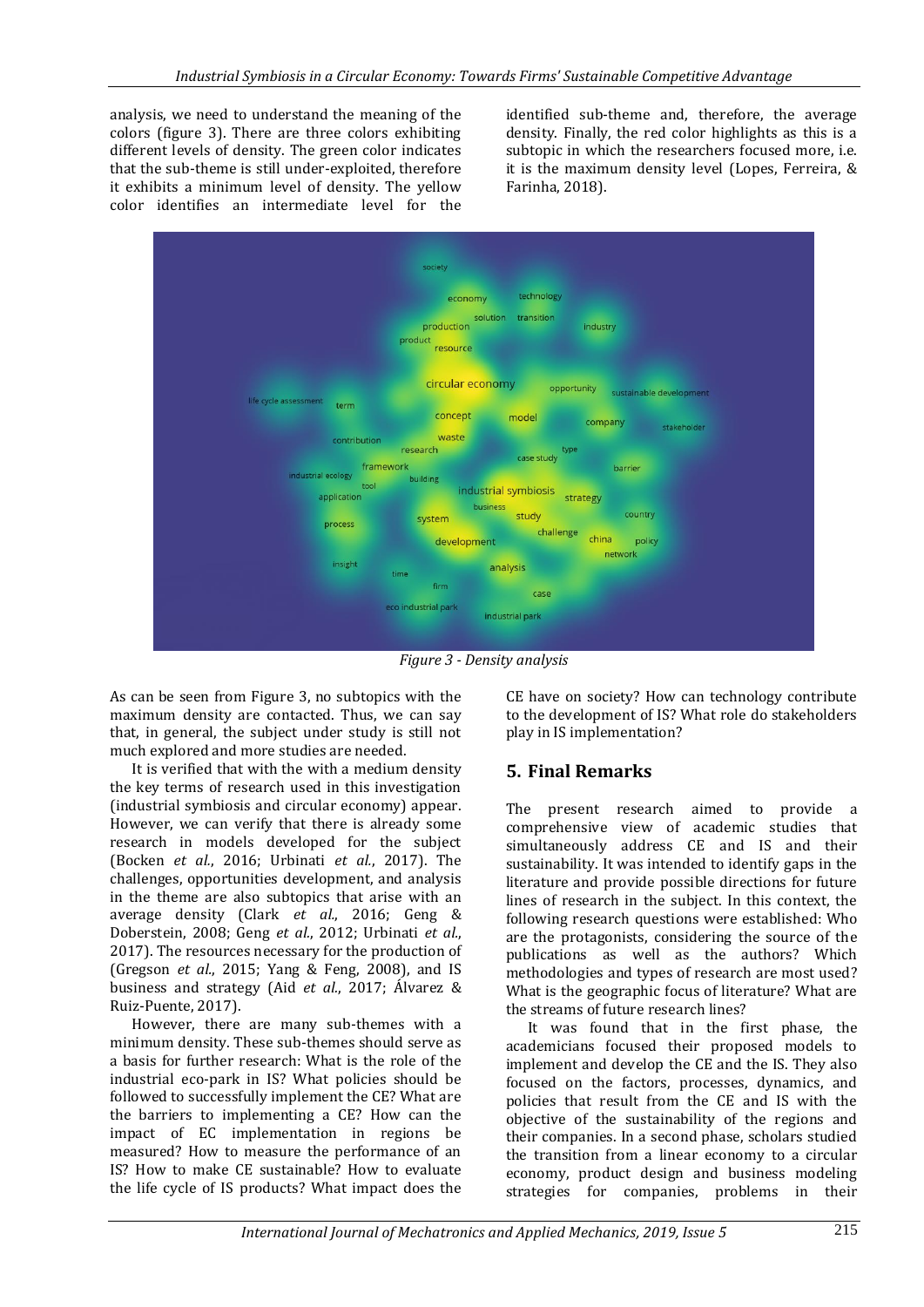implementation, and forms of cooperation to create synergies between companies.

It was found that the articles published in the subject under study, in the first stage the existence of many conceptual articles and some qualitative. In a second phase, the studies are in general qualitative. Thus, it can be stated that to complement the results found in the published articles, it is recommended that studies be done using a quantitative methodology to generalize the results.

For countries that contribute most to the scientific productivity in the subject in question, what stands out most is China with 15 articles and 492 citations, the Netherlands with 10 published articles and 341 citations and England also with 10 articles, but with 244 quotes. China is the country that has given more importance to the study on the subject, besides being the country that stands out the most in the implementation of CE and IS in their regions. It can be said that it is one of the pioneers and most advanced countries in the implementation of CE and IS. It was also verified that the most influential author in the subject is Geng, Y with 354 citations in 8 published articles.

Regarding the magazines that publish more in the subject, the "Journal of Cleaner Production" is the one that stands out more. Second is the journal "Resources Conservation and Recycling" and thirdly the "Journal of Industrial Ecology".

It was identified which clusters where the academics have focused more on their investigation. Cluster 1, with 17 articles studies the "circular economy: approaches and tools". Cluster 2, with 11 articles, addresses the "industrial symbiosis dynamics". Cluster 3, with 8 articles, studies the "circular economy: strategies and performance". Finally, cluster 4, with 6 articles, develops "the efficiency of resources in symbiosis industry".

Further research questions have been developed that should serve as a basis for further research: What is the role of the industrial eco-park in IS? What policies should be followed to successfully implement the EC? What are the barriers to implementing an EC? How can the impact of EC implementation in regions be measured? How to measure the performance of an IS? How to make EC sustainable? How to evaluate the life cycle of IS products? What impact does the EC have on society? How can technology contribute to IS development? What role do stakeholders play in IS implementation?

In terms of the limitations of the study, as far as the methodology is concerned, it is possible not to exclude publications that are not articles, thus using more raw materials. Other databases and other software may be used to perform the analysis. The selection of key search terms used may have excluded some studies that were relevant to the present investigation.

With this work, some future lines of research are suggested. A meta-analysis study is also a possibility for future research.

### **References**

- [1] Abreu, M. C. S., & Ceglia, D. (2018). On the implementation of a circular economy: The role of institutional capacity-building through industrial symbiosis. *Resources, Conservation and Recycling, 138*, 99-109.
- [2] Afshari, H., Farel, R., & Peng, Q. (2018). Challenges of value creation in Eco-Industrial Parks (EIPs): A stakeholder perspective for optimizing energy exchanges. *Resources, Conservation and Recycling, 139*, 315-325.
- [3] Aguiñaga, E., Henriques, I., Scheel, C., & Scheel, A. (2018). Building resilience: A self-sustainable community approach to the triple bottom line. *Journal of Cleaner Production, 173*, 186-196.
- [4] Aid, G., Eklund, M., Anderberg, S., & Baas, L. (2017). Expanding roles for the Swedish waste management sector in inter-organizational resource management. *Resources, Conservation and Recycling, 124*, 85-97.
- [5] Albort-Morant, G., & Ribeiro-Soriano, D. (2016). A bibliometric analysis of international impact of business incubators. *Journal of Business Research, 69*(5), 1775-1779.
- [6] Alvarez, R., & Ruiz-Puente, C. (2017). Development of the Tool SymbioSyS to Support the Transition Towards a Circular Economy Based on Industrial Symbiosis Strategies. *Waste and Biomass Valorization, 8*(5), 1521-1530.
- [7] Álvarez, R., & Ruiz-Puente, C. (2017). Development of the Tool SymbioSyS to Support the Transition Towards a Circular Economy Based on Industrial Symbiosis Strategies. *Waste and Biomass Valorization, 8*(5), 1521-1530.
- [8] Angelis, R., Howard, M., & Miemczyk, J. (2018). Supply chain management and the circular economy: towards the circular supply chain. *Production Planning & Control, 29*(6), 425-437.
- [9] Ayres, R. U., & Ayres, L. (2002). *A handbook of industrial ecology*. Cheltenham, UK: Edward Elgar Publishing.
- [10] Bellantuono, N., Carbonara, N., & Pontrandolfo, P. (2017). The organization of eco-industrial parks and their sustainable practices. *Journal of Cleaner Production, 161*, 362-375.
- [11] Besio, C., & Pronzini, A. (2014). Morality, Ethics, and Values Outside and Inside Organizations: An Example of the Discourse on Climate Change. *Journal of Business Ethics, 119*(3), 287- 300.
- [12] Blomsma, F. (2018). Collective 'action recipes' in a circular economy – On waste and resource management frameworks and their role in collective change. *Journal of Cleaner Production, 199*, 969-982.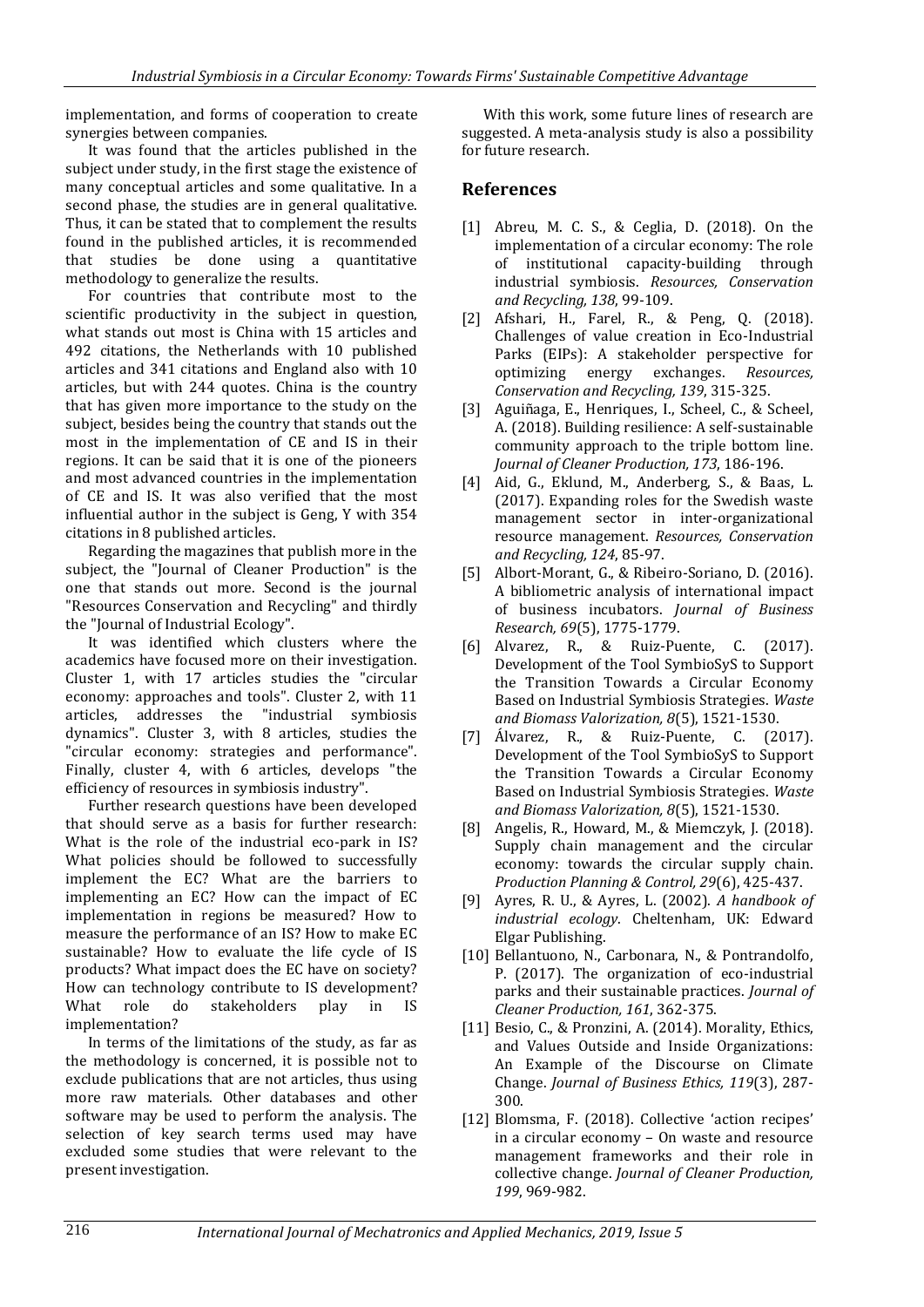- [13] Bocken, N. M. P., de Pauw, I., Bakker, C., & van der Grinten, B. (2016). Product design and business model strategies for a circular economy. *Journal of Industrial and Production Engineering, 33*(5), 308-320.
- [14] Boix, M., Montastruc, L., Azzaro-Pantel, C., & Domenech, S. (2015). Optimization methods applied to the design of eco-industrial parks: a literature review. *Journal of Cleaner Production, 87*, 303-317.
- [15] Boons, F., Spekkink, W., & Mouzakitis, Y. (2011). The dynamics of industrial symbiosis: a proposal for a conceptual framework based upon a comprehensive literature review. *Journal of Cleaner Production, 19*(9-10), 905- 911.
- [16] Boulding, K. E. (1966). The economics of coming Spaceship Earth. In H. Jarrett (Ed.), *Environmental quality in a growing economy* (pp. 3-14). Baltimore, MD: John Hopkins University Press.
- [17] Bouyssou, D., & Marchant, T. (2011). Ranking Scientists and Departments in a Consistent Manner. *Journal of the American Society for Information Science and Technology, 62*(9), 1761-1769.
- [18] Ceglia, D., Abreu, M. C. S., & Silva Filho, J. C. L. (2017). Critical elements for eco-retrofitting a conventional industrial park: Social barriers to be overcome. *J Environ Manage, 187*, 375-383.
- [19] Chertow, M., & Ehrenfeld, J. (2012). Organizing self-organizing systems: Toward a theory of industrial symbiosis. *Journal of Industrial Ecology, 16*(1), 13-27.
- [20] Chertow, M. R. (2007). "Uncovering" industrial symbiosis. *Journal of Industrial Ecology, 11*(1), 11-30.
- [21] Clark, J. H., Farmer, T. J., Herrero-Davila, L., & Sherwood, J. (2016). Circular economy design considerations for research and process development in the chemical sciences. *Green Chemistry, 18*(14), 3914-3934.
- [22] Cooper, H., & Valentine, J. C. (2008). Research synthesis and meta-analysis. In L. Bickman & D. J. Rog (Eds.), *Handbook of applied social research methods* (pp. 315-342). Thousand Oaks: Sage Publications.
- [23] Crang, M., Fuller, S., & Holmes, H. (2015). Interrogating the circular economy: the moral economy of resource recovery in the EU AU - Gregson, Nicky. *Economy and Society, 44*(2), 218-243.
- [24] Du, Z. R. (2016). Planning Framework of the Circular Economy Eco-City. *Open House International, 41*(3), 71-75.
- [25] Duque Oliva, E. J., Cervera Taulet, A., & Rodríguez Romero, C. (2006). A bibliometric analysis of models measuring the concept of perceived quality inproviding internet service. *Innovar, 16*(28), 223-243.
- [26] Eck, N., & Waltman, L. (2009). Software survey: VOSviewer, a computer program for bibliometric mapping. *Scientometrics, 84*(2), 523-538.
- [27] Ferreira, P. G., Silva, F. C., & Ferreira, V. F. (2017). The Importance of Chemistry for the Circular Economy. *Revista Virtual De Quimica, 9*(1), 452-473.
- [28] Fraccascia, L., & Yazan, D. M. (2018). The role of online information-sharing platforms on the performance of industrial symbiosis networks. *Resources Conservation and Recycling, 136*, 473- 485.
- [29] Franceschini, S., Faria, L. G. D., & Jurowetzki, R. (2016). Unveiling scientific communities about sustainability and innovation. A bibliometric journey around sustainable terms. *Journal of Cleaner Production, 127*, 72-83.
- [30] Franklin-Johnson, E., Figge, F., & Canning, L. (2016). Resource duration as a managerial indicator for Circular Economy performance. *Journal of Cleaner Production, 133*, 589-598.
- [31] Frone, D. F., & Frone, S. (2017a). Circular Economy in Romania: An Industrial Synergy in the Agri-Food Sector. *Scientific Papers-Series Management Economic Engineering in Agriculture and Rural Development, 17*(2), 103- 109.
- [32] Frone, D. F., & Frone, S. (2017b). Eco-Innovation Park Promoting the Green Economy in Romania. *Scientific Papers-Series Management Economic Engineering in Agriculture and Rural Development, 17*(2), 111-119.
- [33] Geng, Y., & Doberstein, B. (2008). Developing the circular economy in China: Challenges and opportunities for achieving 'leapfrog development'. *International Journal of Sustainable Development and World Ecology, 15*(3), 231-239.
- [34] Geng, Y., Fu, J., Sarkis, J., & Xue, B. (2012). Towards a national circular economy indicator system in China: an evaluation and critical analysis. *Journal of Cleaner Production, 23*(1), 216-224.
- [35] Geng, Y., Mitchell, B., & Zhu, Q. H. (2009). Teaching Industrial Ecology at Dalian University of Technology. *Journal of Industrial Ecology, 13*(6), 978-989.
- [36] Geng, Y., Zhu, Q., Doberstein, B., & Fujita, T. (2009). Implementing China's circular economy concept at the regional level: A review of progress in Dalian, China. *Waste Management, 29*(2), 996-1002.
- [37] George, D. A. R., Lin, B. C. A., & Chen, Y. M. (2015). A circular economy model of economic growth. *Environmental Modelling & Software, 73*, 60-63.
- [38] Gregson, N., Crang, M., Fuller, S., & Holmes, H. (2015). Interrogating the circular economy: the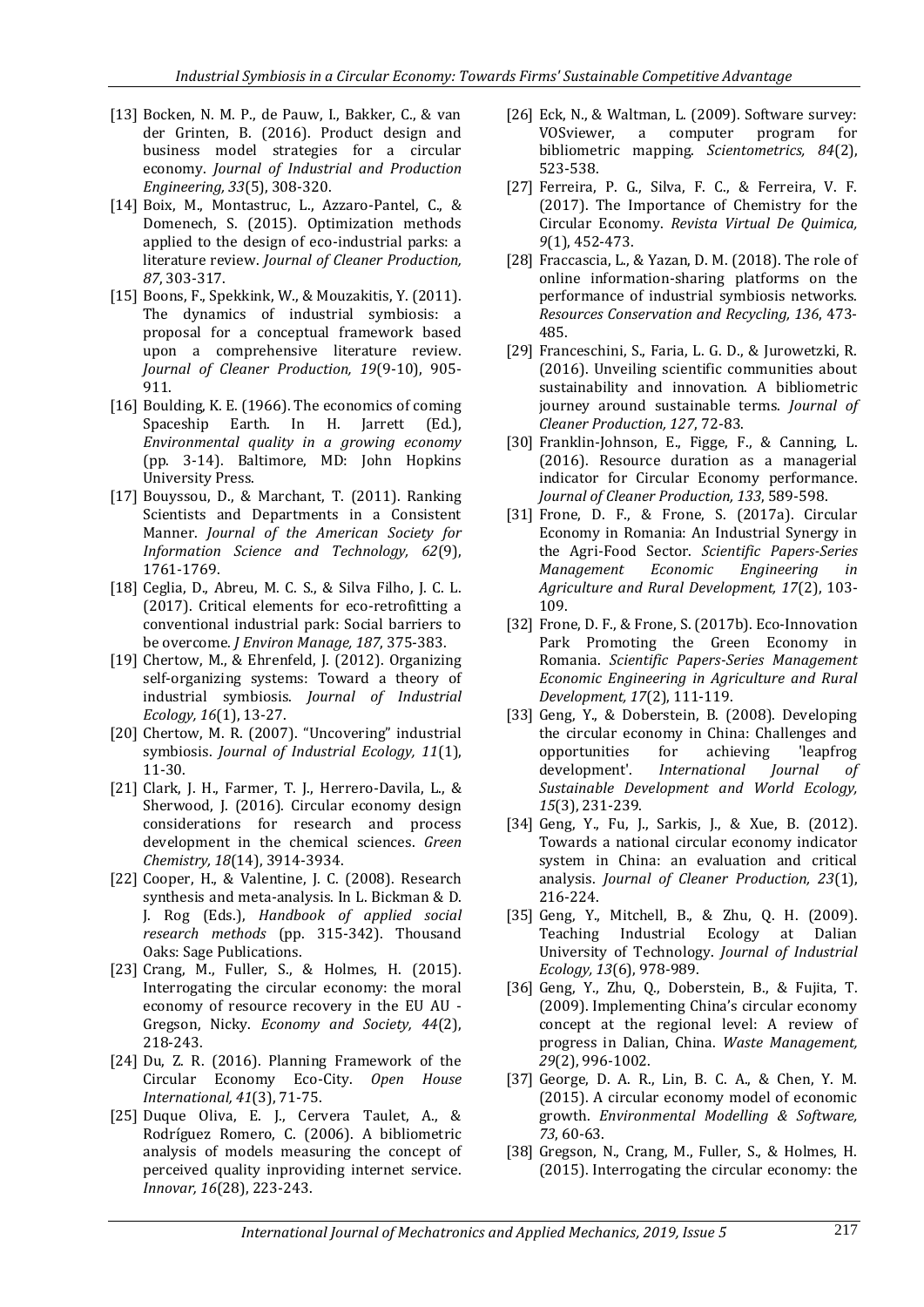moral economy of resource recovery in the EU. *Economy and Society, 44*(2), 218-243.

- [39] Griffiths, P., & Cayzer, S. (2016). Design of indicators for measuring product performance in the circular economy *Sustainable Design and Manufacturing 2016* (pp. 307-321): Springer.
- [40] Guo, B., Geng, Y., Sterr, T., Dong, L., & Liu, Y. (2016). Evaluation of promoting industrial symbiosis in a chemical industrial park: A case of Midong. *Journal of Cleaner Production, 135*, 995-1008.
- [41] Guo, B., Geng, Y., Sterr, T., Zhu, Q., & Liu, Y. (2017). Investigating public awareness on circular economy in western China: A case of Urumqi Midong. *Journal of Cleaner Production, 142*, 2177-2186.
- [42] Hara, K., Yabar, H., Uwasu, M., & Zhang, H. (2011). Energy intensity trends and scenarios for China's industrial sectors: a regional case study. *Sustainability Science, 6*(2), 123-134.
- [43] Herczeg, G., Akkerman, R., & Hauschild, M. Z. (2018). Supply chain collaboration in industrial symbiosis networks. *Journal of Cleaner Production, 171*, 1058-1067.
- [44] Hill, J. E. (2014). *The circular economy: from waste to resource stewardship, part I.* Paper presented at the Institution of Civil Engineers-Waste and Resource Management.
- [45] Jawahir, I. S., & Bradley, R. (2016). *Technological Elements of Circular Economy and the Principles of 6R-Based Closed-loop Material Flow in Sustainable Manufacturing.* Paper presented at the 13th Global Conference on Sustainable Manufacturing, GCSM 2015.
- [46] Jesus, A., & Mendonça, S. (2018). Lost in Transition? Drivers and Barriers in the Ecoinnovation Road to the Circular Economy. *Ecological Economics, 145*, 75-89.
- [47] Jiao, W., & Boons, F. (2017). Policy durability of Circular Economy in China: A process analysis of policy translation. *Resources, Conservation and Recycling, 117*, 12-24.
- [48] Keupp, M. M., Palmié, M., & Gassmann, O. (2012). The strategic management of innovation: A systematic review and paths for future research. *International Journal of Management Reviews, 14*(4), 367-390.
- [49] Kirchherr, J., Reike, D., & Hekkert, M. (2017). Conceptualizing the circular economy: An analysis of 114 definitions. *Resources Conservation and Recycling, 127*, 221-232.
- [50] Kuznetsova, E., Zio, E., & Farel, R. (2016). A methodological framework for Eco-Industrial Park design and optimization. *Journal of Cleaner Production, 126*, 308-324.
- [51] Leydesdorff, L. (2005). Similarity measures, author cocitation analysis, and information theory. *Journal of the American society for Information Science and Technology, 56*(7), 769- 772.
- [52] Li, H., Dong, L., & Ren, J. (2015). Industrial symbiosis as a countermeasure for resource dependent city: a case study of Guiyang, China. *Journal of Cleaner Production, 107*, 252-266.
- [53] Liu, Z., Adams, M., Cote, R. P., Geng, Y., Chen, Q., Liu, W., . . . Yu, X. (2017). Comprehensive development of industrial symbiosis for the response of greenhouse gases emission mitigation: Challenges and opportunities in China. *Energy Policy, 102*, 88-95.
- [54] Liu, Z., Adams, M., Cote, R. P., Geng, Y., & Li, Y. (2018). Comparative study on the pathways of industrial parks towards sustainable development between China and Canada. *Resources, Conservation and Recycling, 128*, 417- 425.
- [55] Liu, Z., Yin, Y., Liu, W., & Dunford, M. (2015). Visualizing the intellectual structure and evolution of innovation systems research: a bibliometric analysis. *Scientometrics, 103*(1), 135-158.
- [56] Loiseau, E., Saikku, L., Antikainen, R., Droste, N., Hansjürgens, B., Pitkänen, K., . . . Thomsen, M. (2016). Green economy and related concepts: An overview. *Journal of Cleaner Production, 139*, 361-371.
- [57] Lopes, J., Ferreira, J. J., & Farinha, L. (2018). Innovation strategies for smart specialisation (RIS3): Past, present and future research. *Growth and Change*.
- [58] Manara, P., & Zabaniotou, A. (2016). Covalorization of Crude Glycerol Waste Streams with Conventional and/or Renewable Fuels for Power Generation and Industrial Symbiosis Perspectives. *Waste and Biomass Valorization, 7*(1), 135-150.
- [59] Mathews, J. A., & Tan, H. (2011). Progress Toward a Circular Economy in China. *Journal of Industrial Ecology, 15*(3), 435-457.
- [60] Mathews, J. A., Tang, Y., & Tan, H. (2011). China's move to a Circular Economy as a development strategy. *Asian Business & Management, 10*(4), 463-484.
- [61] Mattila, T., Lehtoranta, S., Sokka, L., Melanen, M., & Nissinen, A. (2012). Methodological Aspects of Applying Life Cycle Assessment to Industrial Symbioses. *Journal of Industrial Ecology, 16*(1), 51-60.
- [62] McDonough, W., & Braungart, M. (2010). *Cradle to cradle: Remaking the way we make things*. New York: North point press.
- [63] McDowall, W., Geng, Y., Huang, B. J., Bartekova, E., Bleischwitz, R., Turkeli, S., . . . Domenech, T. (2017). Circular Economy Policies in China and Europe. *Journal of Industrial Ecology, 21*(3), 651-661.
- [64] Merli, R., Preziosi, M., & Acampora, A. (2018). How do scholars approach the circular economy? A systematic literature review. *Journal of Cleaner Production, 178*, 703-722.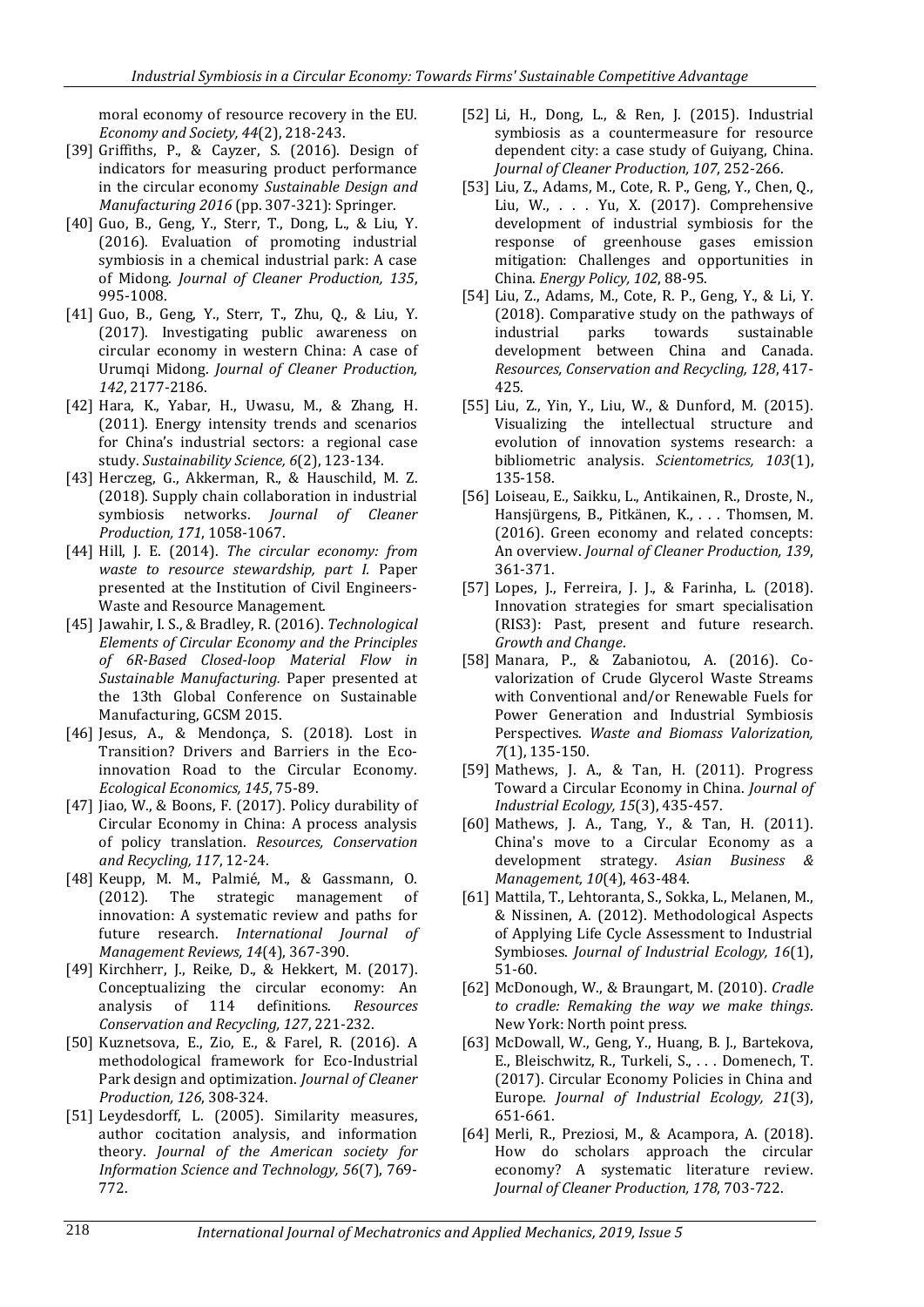- [65] Milios, L. (2018). Advancing to a Circular Economy: three essential ingredients for a comprehensive policy mix. *Sustainability Science, 13*(3), 861-878.
- [66] Mohammed, F., Biswas, W. K., Yao, H. M., & Tade, M. (2018). Sustainability assessment of symbiotic processes for the reuse of phosphogypsum. *Journal of Cleaner Production, 188*, 497-507.
- [67] Mulrow, J. S., Derrible, S., Ashton, W. S., & Chopra, S. S. (2017). Industrial Symbiosis at the Facility Scale. *Journal of Industrial Ecology, 21*(3), 559-571.
- [68] Murray, A., Skene, K., & Haynes, K. (2017). The Circular Economy: An Interdisciplinary Exploration of the Concept and Application in a Global Context. *Journal of Business Ethics, 140*(3), 369-380.
- [69] Nasiri, M., Rantala, T., Saunila, M., Ukko, J., & Rantanen, H. (2018). Transition towards Sustainable Solutions: Product, Service, Technology, and Business Model. *Sustainability, 10*(2), 358.
- [70] Ness, D. A., & Xing, K. (2017). Toward a Resource-Efficient Built Environment: A Literature Review and Conceptual Model. *Journal of Industrial Ecology, 21*(3), 572-592.
- [71] Ormazabal, M., Prieto-Sandoval, V., Puga-Leal, R., & Jaca, C. (2018). Circular Economy in Spanish SMEs: Challenges and opportunities. *Journal of Cleaner Production, 185*, 157-167.
- [72] Pan, H., Zhang, X., Wang, Y., Qi, Y., Wu, J., Lin, L., . . . Zhang, Y. (2016). Emergy evaluation of an industrial park in Sichuan Province, China: A modified emergy approach and its application. *Journal of Cleaner Production, 135*, 105-118.
- [73] Patricio, J., Axelsson, L., Biome, S., & Rosado, L. (2018). Enabling industrial symbiosis collaborations between SMEs from a regional perspective. *Journal of Cleaner Production, 202*, 1120-1130.
- [74] Patricio, J., Axelsson, L., Blomé, S., & Rosado, L. (2018). Enabling industrial symbiosis collaborations between SMEs from a regional perspective. *Journal of Cleaner Production, 202*, 1120-1130.
- [75] Peck, D., Kandachar, P., & Tempelman, E. (2015). Critical materials from a product design perspective. *Materials & Design, 65*, 147-159.
- [76] Pigosso, D. C. A., Schmiegelow, A., & Andersen, M. M. (2018). Measuring the Readiness of SMEs for Eco-Innovation and Industrial Symbiosis: Development of a Screening Tool. *Sustainability, 10*(8), 2861.
- [77] Prendeville, S., Cherim, E., & Bocken, N. (2018). Circular Cities: Mapping Six Cities in Transition. *Environmental Innovation and Societal Transitions, 26*, 171-194.
- [78] Prieto-Sandoval, V., Jaca, C., & Ormazabal, M. (2018). Towards a consensus on the circular

economy. *Journal of Cleaner Production, 179*, 605-615.

- [79] Prieto-Sandoval, V., Ormazabal, M., Jaca, C., & Viles, E. (2018). Key elements in assessing circular economy implementation in small and medium-sized enterprises. *Business Strategy and the Environment, 27*(8), 1525-1534.
- [80] Prieto‐Sandoval, V., Ormazabal, M., Jaca, C., & Viles, E. (2018). Key elements in assessing circular economy implementation in small and medium‐sized enterprises. *Business Strategy and the Environment, 27*(8), 1525-1534.
- [81] Pritchard, A. (1969). Statistical Bibliography or Bibliometrics. *Journal of documentation, 25*(4), 348-+.
- [82] Prosman, E. J., Wæhrens, B. V., & Liotta, G. (2017). Closing Global Material Loops: Initial Insights into Firm-Level Challenges. *Journal of Industrial Ecology, 21*(3), 641-650.
- [83] Renzulli, P. A., Notarnicola, B., Tassielli, G., Arcese, G., & Di Capua, R. (2016). Life Cycle Assessment of Steel Produced in an Italian Integrated Steel Mill. *Sustainability, 8*(8), 719.
- [84] Saavedra, Y. M. B., Iritani, D. R., Pavan, A. L. R., & Ometto, A. R. (2018). Theoretical contribution of industrial ecology to circular economy. *Journal of Cleaner Production, 170*, 1514-1522.
- [85] Sappinen, T., Orkas, J., & Kronqvist, T. (2018). Thermal Reclamation of Foundry Sands Using Repurposed Sand Dryer Equipment. *Archives of Foundry Engineering, 18*(4), 99-102.
- [86] Schneider, A. (2015). Reflexivity in sustainability accounting and management: Transcending the economic focus of corporate sustainability. *Journal of Business Ethics, 127*(3), 525-536.
- [87] Sposato, P., Preka, R., Cappellaro, F., & Cutaia, L. (2017). Sharing Economy and Circular Economy. How Technology and Collaborative Consumption Innovations Boost Closing the Loop Strategies. *Environmental Engineering and Management Journal, 16*(8), 1797-1806.
- [88] Strazza, C., Magrassi, F., Gallo, M., & Del Borghi, A. (2015). Life Cycle Assessment from food to food: A case study of circular economy from cruise ships to aquaculture. *Sustainable Production and Consumption, 2*, 40-51.
- [89] Sun, L., Li, H., Dong, L., Fang, K., Ren, J., Geng, Y., . . . Liu, Z. (2017). Eco-benefits assessment on urban industrial symbiosis based on material flows analysis and emergy evaluation approach: A case of Liuzhou city, China. *Resources, Conservation and Recycling, 119*, 78-88.
- [90] Urbinati, A., Chiaroni, D., & Chiesa, V. (2017). Towards a new taxonomy of circular economy business models. *Journal of Cleaner Production, 168*, 487-498.
- [91] Van Beers, D., Bossilkov, A., Corder, G., & Van Berkel, R. (2007). Industrial symbiosis in the Australian minerals industry: the cases of